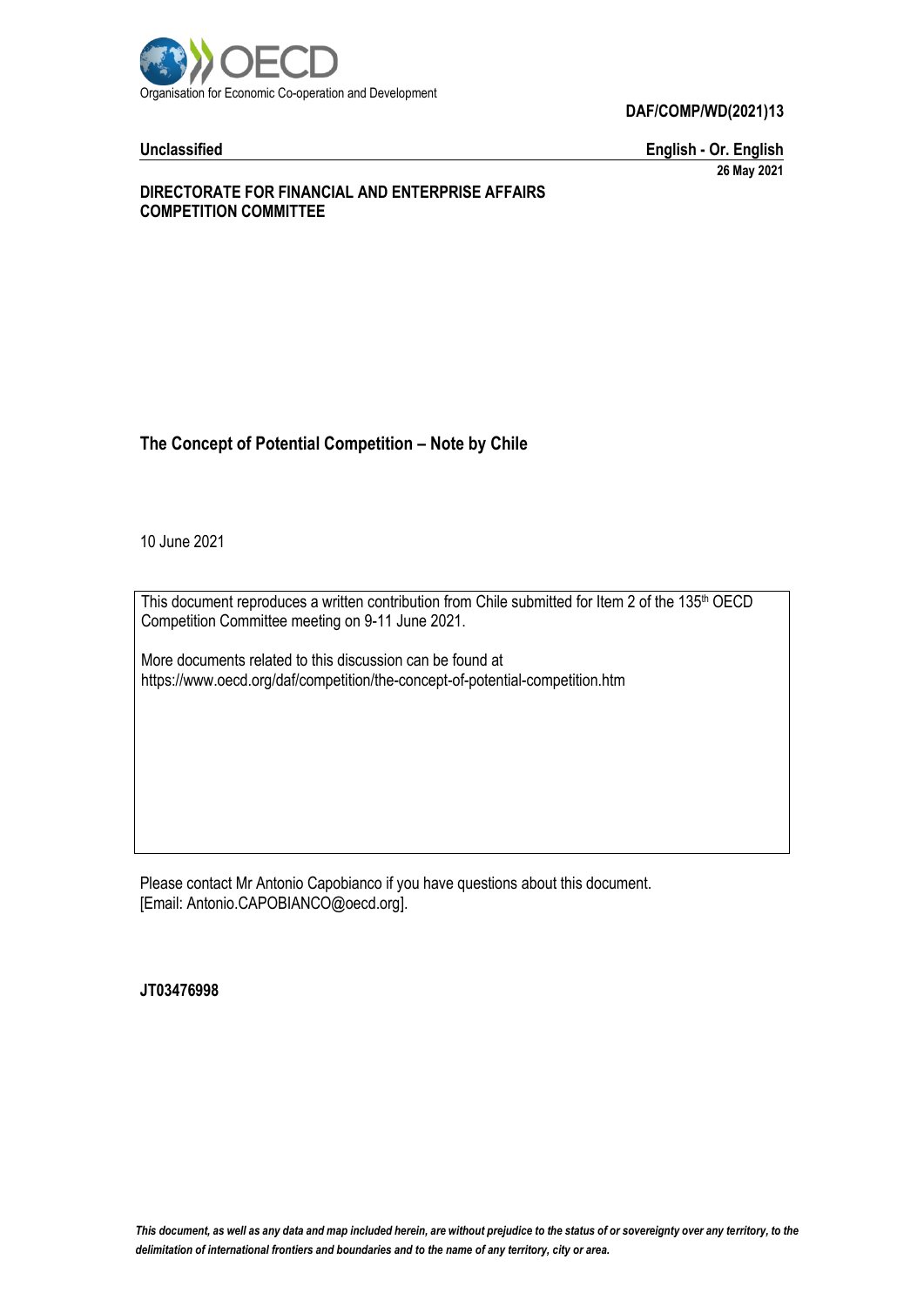# *Chile*

# **1. Introduction**

1. In the assessment of horizontal mergers, the Chilean Competition Authority (*Fiscalía Nacional Económica* or "**FNE**") considers, within the merger control evaluation, whether anticompetitive concerns may result from a concentration among actual or potential competitors. Also, how potential competition may restore some of the competitive pressure lost due to a merger.

2. In particular, the FNE's guideline for the assessment of horizontal mergers ("**Guideline**")<sup>1</sup> , considers different scenarios in which potential competition must be considered within the counterfactual. For example, any acquisition of potential entrants or recent entrants that are expected to exercise competitive pressure in the near future or the acquisition of players in related markets for which their positions in those markets confers advantages to enter into the acquirer's market. In the same vein, the merger assessment will consider whether the transaction impedes or prevents the expansion of a player into new geographic markets or prevents or delays the introduction of new products, among others.

3. The FNE has recently launched an updated version of the horizontal merger guidelines<sup>2</sup> which specifically addresses the possibility that one of the parties of the merger could enter the market or expand its activities without the merger, therefor increasing competitive constraints.

#### **2. Chilean case law regarding potential competition**

4. As explained below, the FNE has assessed a range of merger cases involving potential competition. In the analysis, it has evaluated that such element may impact either (a) the number of actual or potential competitors –because the merger involves their acquisition– or (b) the incentives of players that participate in related markets to enter or expand into neighboring markets.

5. This contribution approaches two relevant cases in the FNE's case law. The first one, involved a merger between two digital platforms in which the loss of a potential competitor was foreseen as an antitrust concern. In the second one, potential competition was considered as an element that was able to exert competitive pressure after the merger.

<sup>1</sup> <https://www.fne.gob.cl/wp-content/uploads/2012/10/Guia-Fusiones.pdf>

<sup>2</sup> https://www.fne.gob.cl/wp-content/uploads/2021/05/Guia-para-el-Analisis-de-Operaciones-de-Concentracion-Horizontales-mayo-VF.pdf. Subject to public consultation until June, 2021. In this respect, the new guideline establishes that a merger may reduce competition if it involves an incumbent and a potential competitor, that, in the absence of the Transaction, the potential competitor would have entered the market or the recent entrant would have expanded its operations significantly increasing the levels of competitive pressure. In such case, the FNE would evaluate the likelihood of that the potential competitor in becoming an effective competitor and whether the loss of competitive pressure that would result from the Transaction could be sufficiently offset by the repositioning or realignment of other players.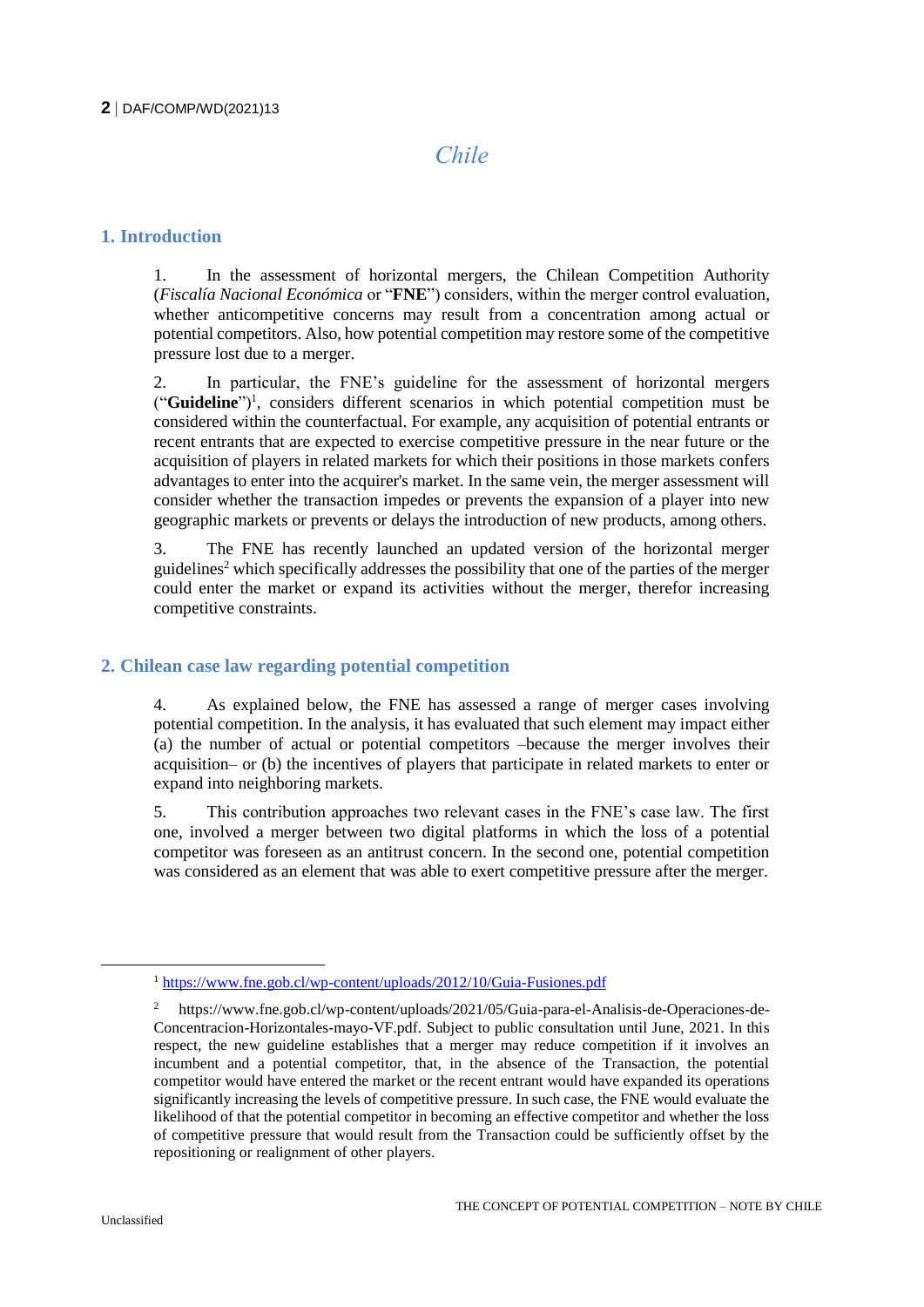# **2.1. Loss of a potential competitor**

#### *2.1.1. The acquisition of Cornershop by Uber*

6. In 2020, the FNE assessed the merger between two multi-sided digital platforms that operate different app services. Uber is a company dedicated to the development of multi-sided platforms, providing intermediation services of a range of products and/or services among different users. In Chile, it operated as Uber Rides in the ride-sharing market and as Uber Eats in the food delivery market. Cornershop is a delivery app that operates in the grocery delivery market.

7. One of the affected markets identified by the FNE was the one of digital platforms that offer on-line grocery delivery where Uber was considered as a potential entrant. In this market, Cornershop was the market leader and competed with the on-line delivery services of supermarket chains and other multi-sided platforms.

8. The FNE's assessment followed its Guideline and also international criteria on the assessment of potential competition<sup>3</sup> and evaluated whether, in this case, the loss of a potential competitor represented a substantial lessening of competition. Indeed, the analysis considered the probability that the firm would be an effective competitor as well as the number of alternative potential competitors which would be in a position to exert competitive pressure to the parties.

9. After the examination of internal documents, the FNE was able to verify that Uber had serious plans to enter in the grocery delivery market, where the leader was Cornershop. Nonetheless, third parties' internal documents –specifically from the main supermarket chains–, also showed several and imminent plans to expand in the on-line groceries' delivery market with services resembling those provided by Cornershop (i.e. with personalized shoppers and short delivery times).

10. In addition, the FNE considered the impact of the Covid-19 crisis into the analysis, assessing whether the contingency could affect both the transaction and the affected markets. In this context, the sudden positive demand shocks for online services generated by lockdowns acted as a sort of "natural experiment", which were used to evaluate whether the competitive conditions of these markets at such time favoured the expansion of actual competitors and/or the potential entry by new firms.

11. In that regard, it was observed that, in response to the increase in consumer demand for online delivery services, different delivery platforms in the market reacted by speedingup their investment plans. This new information supported the conclusions reached by the FNE about the merger effects, which anticipated the existence of competing platforms that could exert sufficient competitive pressure to the parties. In other terms, while Covid-19 crisis did not change nor determine the results of the merger investigation, it did help to confirm some of its results.

12. In summary, the FNE was able to discard the anticompetitive effects related to the elimination of a potential competitor as a result of the transaction, considering the existence of a sufficient number of alternative players which were able to exert competitive constraints to the parties after the transaction.

<sup>3</sup> European Commission, Guidelines on the assessment of horizontal merger under the Counsil Regulation on the control of concentrations between undertakings (2004), parragraph 58-60.

Office of Fair Trading (now CMA), Merger Assessment Guidelines (2010), parragraph 5.4.13 - 5.4.18.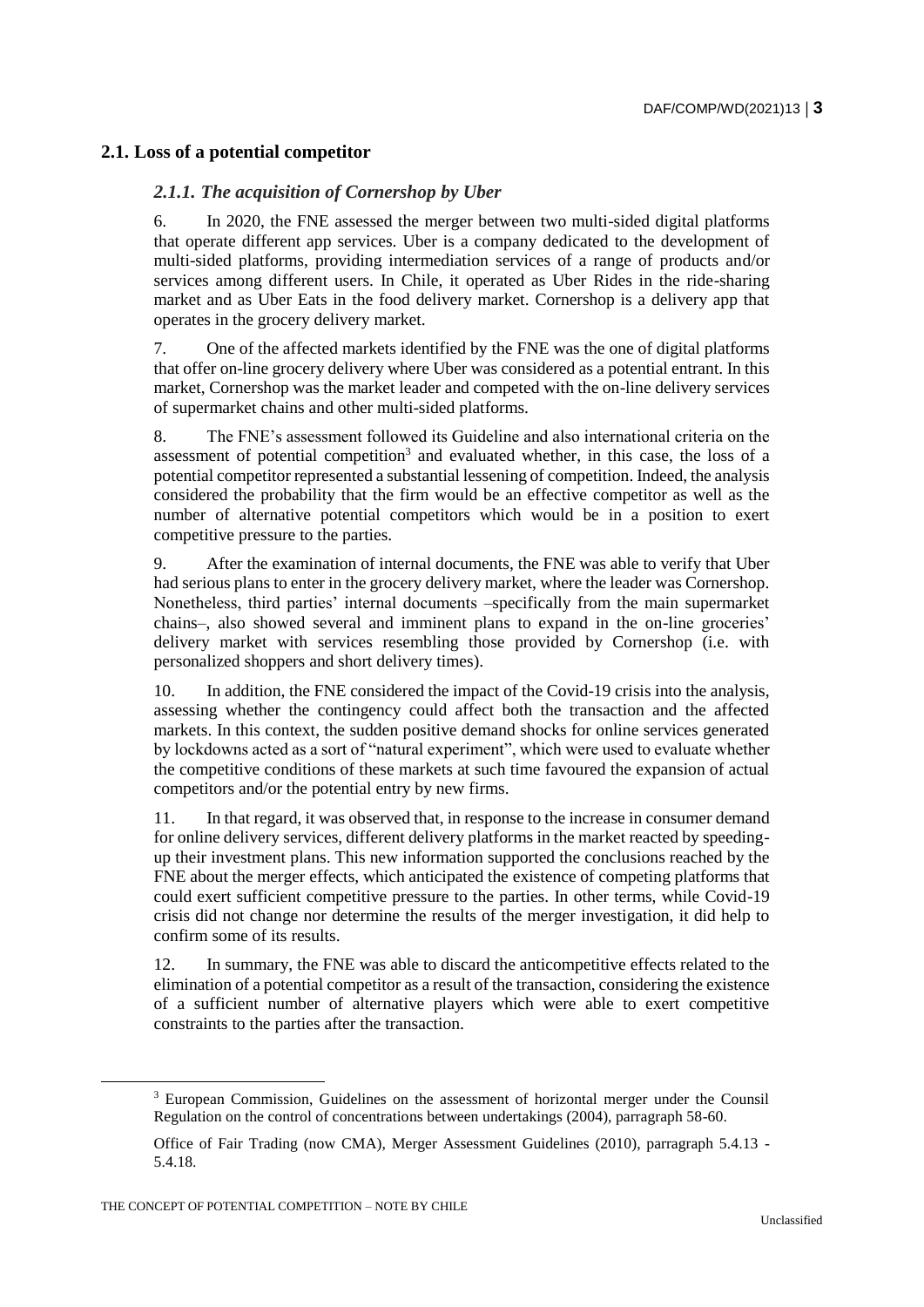# *2.1.2. Merger between Peugeot and Fiat-Chrysler*

13. In this case, the FNE analysed how entry of potential competitors could reduce the unilateral effects (price increase) in the multijurisdictional merger between two car manufacturers, Fiat Chrysler<sup>4</sup> and Peugeot<sup>5</sup>.

14. In Fiat/Peugeot the FNE carried out a thorough investigation which included econometric analysis and evidence recollection (from interviews with other market players, assessment of internal documents and industry data, including a consumers and market players' questionnaires). In this case, the FNE concluded that the parties: (a) were close competitors in the light commercial vehicle segment (LCVs) and; (b) concentrated a relevant share of the market. In light of the above the competitive assessment of the transaction required the FNE to perform an in-depth Phase 2 investigation, with a particular focus on the small LCV segment.

15. The competition analysis showed that there were few similar alternatives to the small LCV models commercialized by the parties. In fact, the investigation showed that these few other players had limited ability to exercise competitive pressure and counteract the incentives of the parties to increase prices.

16. A relevant fact to the investigation is that Chile does not have a car manufacturing industry and all vehicles commercialised in the country are imported. In particular, small LCVs are imported mainly from Europe and, to a lesser extent, from Asia. Therefore, the analysis was focused in potential competition and in the ability of some other players, present in neighbouring markets but not in small LCVs, to exercise a competitive constraint vis-à-vis the incumbents. Entry or expansion of players was considered to be probable – potential competitors were already present in other vehicle segments and there were no significant legal barriers–; timely –the required authorizations could be obtained in a short period of time– and sufficient –due to the similarities of the products commercialized by these players abroad–.

17. In this regard, the FNE identified several alternative manufactures that commercialized similar products to the parties' small LCVs outside Chile, but were not present in the local market. In fact, some of these brands were actually present in other vehicle segments. As such, they had already obtained brand recognition and an extensive distribution and service networks, that implied lower sunk costs that could facilitate their entry or expansion into the small LCV segment<sup>6</sup>.

18. Moreover, the investigation showed that one of the most important barriers to entry was the limited size of the Chilean market<sup>7</sup>. Furthermore, around half of the sales corresponded to fleets sold to companies that offer operational lease services. In this

 $\overline{a}$ 

<sup>4</sup> Fiat Chrysler is an Italian-American automotive business group mainly engaged in the manufacture and marketing of components and vehicles worldwide, under the brands Abarth, Alfa Romeo, Chrysler, RAM, Dodge, Fiat, Jeep, Lancia and Maserati. In Chile, the group's products are represented by an independent importer.

<sup>5</sup> Peugeot is a French business group mainly engaged in the manufacture and marketing of components and vehicles worldwide, under the Peugeot, Opel, Citroën, Vauxhall and DS brands. In relation to Peugeot and Opel brands, the group import directly the products to Chile and organized its distribution network formed mainly by independent dealers. The brand Citroën and DS, are represented by an independent importer, which has its own dealer network.

<sup>&</sup>lt;sup>6</sup> In order to check if those manufacturers had any plan to enter the market, the FNE interviewed them but was not able to obtain concrete conclusions as to the probability of entry in the small LCVs market in the near future.

<sup>7</sup> Annual sales of small LCV fluctuated between 14,000 and 18,000 units.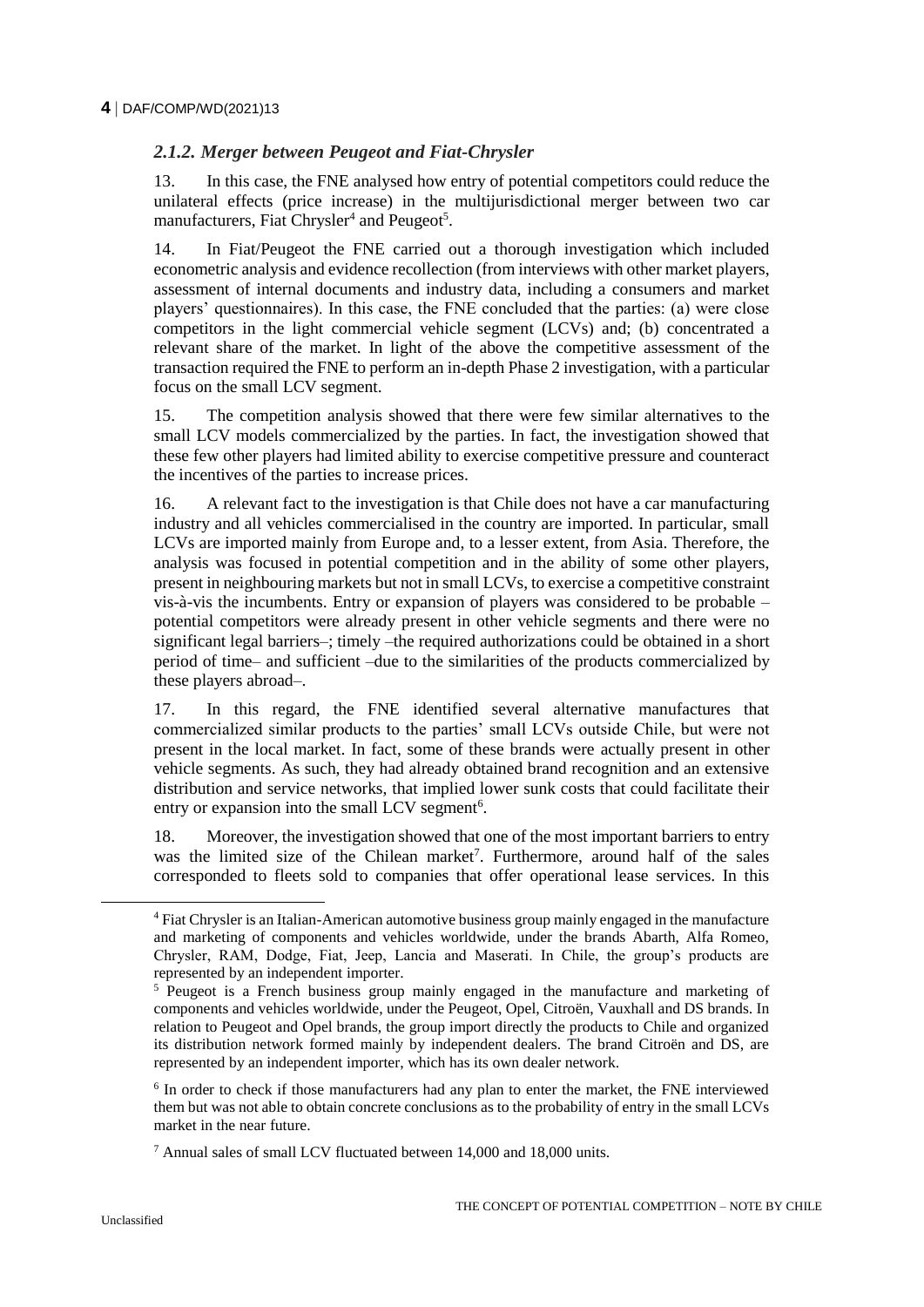segment most of the products offered were associated to the brands of PSA Group due to their high resale value –the primary determinant for the lease companies' final choice of which vehicle is the most suitable to purchase– and good quality after-sale service. Thus, the FNE concluded that the incentives to enter the market might be affected.

19. As a result, the FNE concluded that the transaction could significantly lessen competition in the market for small LCVs and antitrust concerns were raised to the merging parties.

20. In order to address such concerns, the parties thereafter offered certain commitments consisting in (i) the obligation to maintain the import and wholesale distribution of RAM and Citroën brand products to independent third parties, for three years; (ii) the obligation to maintain the wholesale distribution of Peugeot and Opel brands on PSA's Chilean subsidiary, for three years; and (iii) considering that PSA and Toyota were engaged into a cooperation or joint venture agreement for the development, manufacture and supply of small LCVs in the EMP2 (K9) platform, PSA unilaterally committed to offer Toyota an annual capacity of small LCVs destined exclusively for Chile<sup>8</sup>. The annual capacity offered by the commitment can be requested by Toyota at its sole discretion during the term of the cooperation agreement. Additionally, the remedy offered by PSA includes a discount on the transfer prices of the vehicles and on the prices of parts and spare parts associated with such products.

21. This last commitment offered interesting commercial conditions, thus increasing the incentives of Toyota, a potential competitor, to enter the small LCVs market in Chile. Furthermore, the FNE also considered that Toyota would become an effective competitor in case they decide to import small LCVs to Chile<sup>9</sup>.

22. The FNE market-tested this remedy with interested third parties, so as to check whether they fully addressed the antitrust concerns derived from the merger. The results showed that this remedy, designed to foster potential competition, was likely to promote the entry of a close competitor in the Chilean market.

23. Among others, the elements that were considered for those purposes were that Toyota had a wide service and distribution network, high brand recognition and cost advantages in terms of import logistics<sup>10</sup>. Further, the FNE observed a limited opportunity cost for Toyota<sup>11</sup> and the discount on the wholesale price of the Toyota small LCVs makes more likely that a price increase in the LCVs of the parties could make Toyota more competitive and thus lead to its entry into the market.

 $\overline{a}$ 

<sup>8</sup> This remedy offered to the FNE is similar to the one agreed with the European Commission under the same transaction. The annual capacity offered for Chile is over and above the capacity considered by the European remedy and can be requested by Toyota at its sole discretion during the term of the cooperation agreement.

<sup>&</sup>lt;sup>9</sup> Indeed, Toyota's small LCV model shares many of the primary characteristics that the consumer survey highlighted as relevant in their purchasing decision, such as type of fuel, brand recognition and loading capacity. In sum, the remedy may place Toyota as the brand that offers the closer substitute to the PSA models and could effectively exercise competitive pressure to the parties by constraining the incentives of the parties to increase prices.

<sup>&</sup>lt;sup>10</sup> Due to its leading position in pick-up trucks and passenger cars.

 $<sup>11</sup>$  The additional capacity provided by the remedy is exclusively appointed to the Chilean market.</sup> As such, even if there are markets that are more profitable than Chile, they could not take advantage by the capacity determined in the commitment.